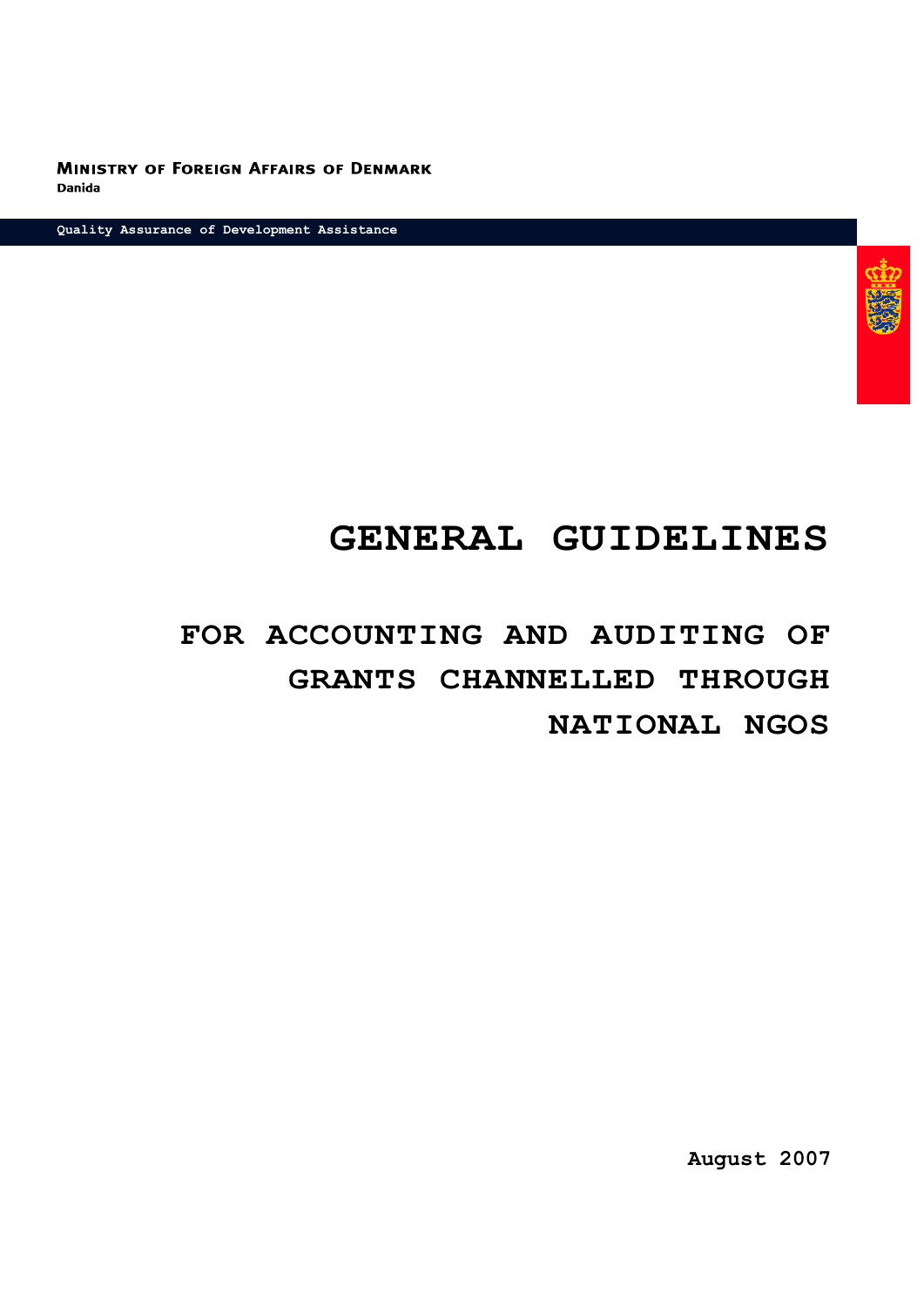# **Table of Contents**

| 1. |                                                   |  |
|----|---------------------------------------------------|--|
| 2. |                                                   |  |
| 3. |                                                   |  |
| 4. | Spending of the grant and reporting procedures  4 |  |
| 5. |                                                   |  |
|    |                                                   |  |
|    |                                                   |  |
|    |                                                   |  |
|    |                                                   |  |
|    |                                                   |  |
| 6. |                                                   |  |
|    |                                                   |  |
|    |                                                   |  |
|    |                                                   |  |
|    |                                                   |  |
|    |                                                   |  |
|    |                                                   |  |
|    |                                                   |  |
|    |                                                   |  |
|    |                                                   |  |
|    |                                                   |  |
|    |                                                   |  |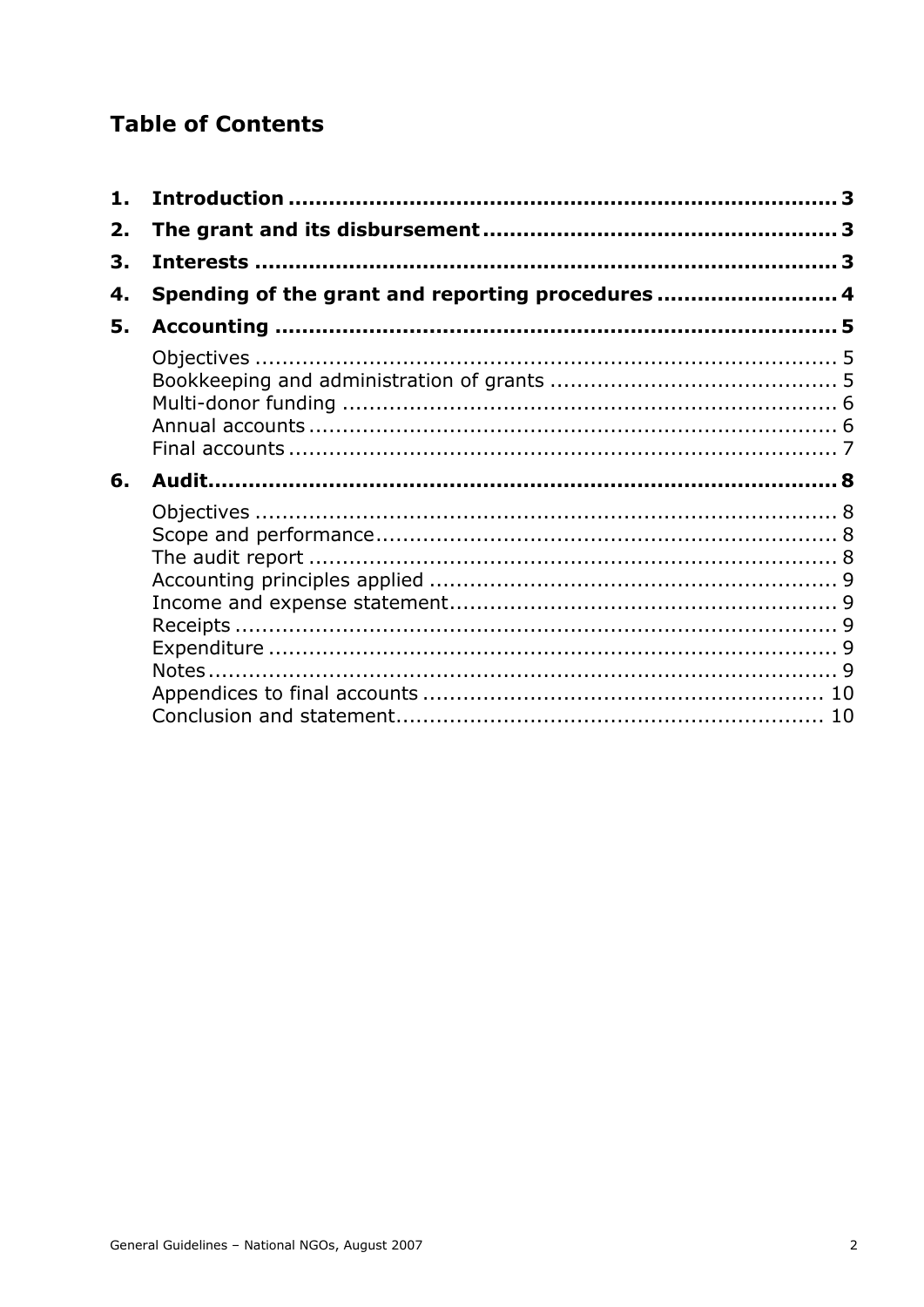# <span id="page-2-0"></span>**1. Introduction**

These General Guidelines for accounting, documentation, auditing and reporting apply to national NGOs in countries receiving official grants from Denmark on a bilateral basis for the financing of development projects or activities with similar aims.

The guidelines cover grant assistance, consisting of contributions for full or partial financing of described activities, on which the Danish Embassy and the recipient NGO have agreed through written agreements, exchange of notes or other procedures.

# <span id="page-2-1"></span>**2. The grant and its disbursement**

The Danish grant amount is approved in DKK, and its designated use and planned disbursements are specified in the agreement. As a rule, the agreement includes a budget broken down into major items, and a timetable for the disbursement of the grant.

Payment of a Danish grant in accordance with an existing agreement is effected in response to disbursement requests addressed to the Danish Embassy.

Each request must state the bank account to which the disbursement should be transferred. Immediately after receiving the funds, the recipient must forward a receipt to the Danish Embassy, indicating the value of the transfer in the currency in which it has been received.

The conditions for the transfer of funds is that previously paid instalments have been spent in accordance with the agreement, that satisfactory financial reporting on previous periods has been submitted, and that no other accounts remain unsettled. Documentation to this effect may also be required if disbursement is being requested ahead of the date specified in the agreement.

Unused grants shall be repaid to the Danish Embassy or, after prior agreement with the Danish Embassy, be credited against subsequent grants that may be authorized under any future extension of the same agreement.

Spending in excess of the allocated budget for the activity – even when such excess spending has been caused by an increase in costs – cannot be covered by the Danish grant, unless provisions for this have been explicitly agreed upon in advance.

# <span id="page-2-2"></span>**3. Interests**

Bank interests gained on accumulated funds, must be returned to the Danish Embassy unless otherwise agreed. However, the disbursement rate of funds to the recipient NGO shall be structured so as to avoid the accumulation of unspent funds.

Exceptions to this provision are as follows: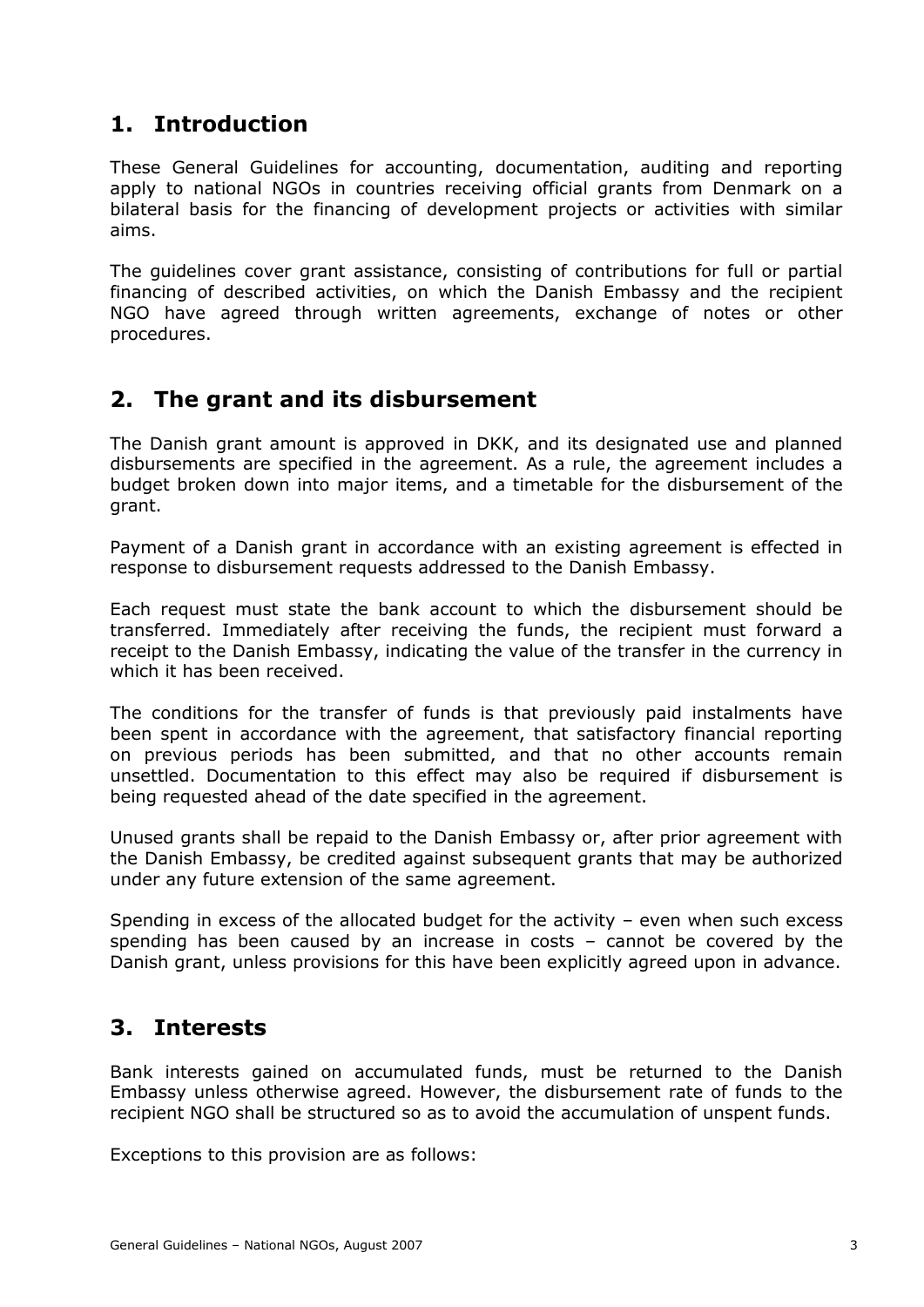- Funding granted for the operation of an organisation (core funding) is usually not subject to the requirement of repayment. The grant donor should, however, ensure that no major accumulation of assets takes place in the organisation.
- In the case of contributions to multi-donor trust funds and other multi-donor financing, it may not be possible to calculate the interest accruals attributable specifically to the Danish input, as opposed to the interests accrued on funding from other donors, unless a special administrative set-up is arranged for the Danish contribution. Denmark participates actively in the international effort towards harmonising procedures and rules among donors with a view to simplifying aid administration for developing countries. In multi-donor trust funds and other multi-donor financing, in which multiple donors cooperate with the recipient NGO on a specific activity, setting up separate accounts for the Danish contribution, including special accounting as regards the interests accrued, would contradict the wish for increased harmonisation. Therefore, the requirement to repay interests may be disregarded in connection with multidonor trust funds and other multi-donor financing. However, the unit that grants the funding shall, as in all other cases, be responsible for structuring the disbursement rate to match liquidity needs in the best possible manner.
- As the requirement to repay interests originates from a wish not to allow the recipient to leave funds inactive in an account, it shall not apply where such interest accruals are an integral part of the purpose of the activity (for instance micro credits), and this has been considered in the text of the project document.

# <span id="page-3-0"></span>**4. Spending of the grant and reporting procedures**

The Danish grant shall be spent solely on the objectives specified in the agreement. The recipient is expected to do everything within its power to ensure maximum adherence to the timetable set for the implementation of activities, and to see to it that the grant is spent in accordance with approved budgets.

Budget changes or reallocation in excess of 10% of the total grant can be made only after prior agreement with the Danish Embassy.

It is the responsibility of the recipient to open negotiations with the Danish Embassy in response to changes in activities not envisaged by the provisions of the agreement. This also applies when the scheduled progress of activities is delayed, or in the case of any other essential deviations from the original conditions substantiating the grant.

Once a year, or at the frequency specified in the agreement, the recipient must report on the overall progress of activities. These reports shall include facts and figures on the results achieved. Where activities include building or other construction projects, the authorities of the recipient NGO will normally be required to forward building certificates at regular intervals to the Danish Embassy. This procedure is a requirement for the disbursement of grant instalments, cf. Section 2.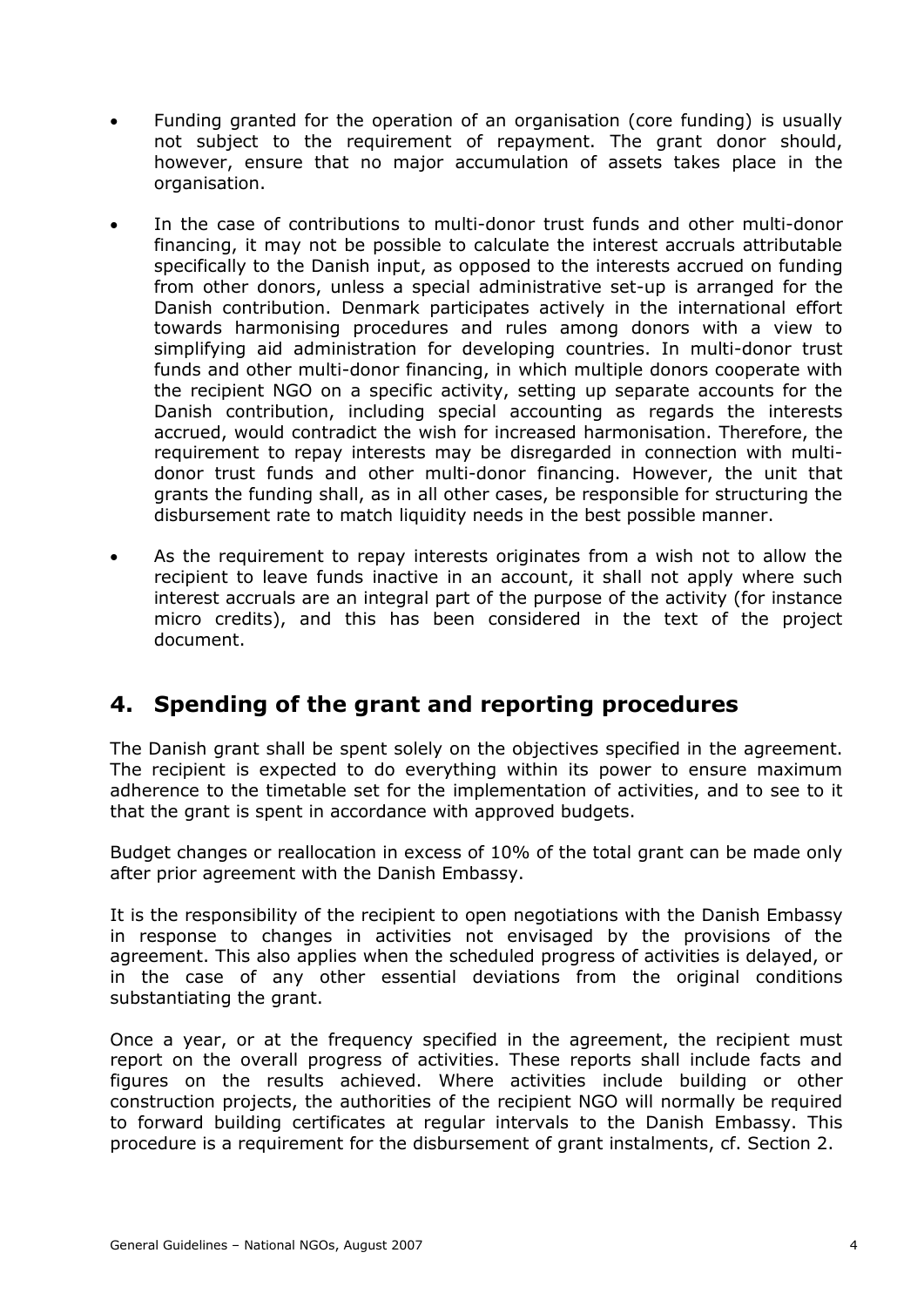When activities have been completed or an agreement has expired, it is the responsibility of the recipient NGO to discuss with the Danish Embassy the procedure for and scope of the Project Completion Report, which is to be filed along with the accounts.

The Danish Embassy is entitled to request from the NGO all information relevant to the implementation and progress of activities, and has the right to carry out inspection at any time during the period covered by the agreement.

# <span id="page-4-0"></span>**5. Accounting**

# <span id="page-4-1"></span>**Objectives**

It is incumbent on the NGO management to prepare and submit to the Danish Embassy, audited annual accounts for each grant no later than 6 months after the expiry of the financial year, and final accounts no later than 6 months after the project completion. The accounts shall specify individual grants and total disbursements towards each one of them.

The annual accounts shall outline the use of the funds received for the financial year in question.

For these purposes, the financial year shall coincide with that of the NGO.

# <span id="page-4-2"></span>**Bookkeeping and administration of grants**

It is incumbent on the NGO to keep accounts for grants received in accordance with sound bookkeeping and accounting principles.

It is incumbent on the NGO to prepare internal guidelines so as to ensure that the funds are administered adequately and used in accordance with the objectives of the grant. The NGO shall also prepare guidelines for implementing organisations so that these, as a minimum, observe the same guidelines as the NGO.

The NGO shall keep accounting records in accordance with these guidelines. The records shall be kept for five years after completion of the project eligible for support.

Accounting records shall be available for control by the Danish Embassy, by a representative appointed by the Danish Embassy, or by the Danish Auditor General.

Grants received shall be deposited into a separate bank account. In case of multidonor agreements, one common bank account for all donor contributions can be used. Funds may be drawn from this account for disbursements as needed in accordance with the objectives of the authorised grant.

It is incumbent on the NGO to ensure that funds transferred to implementing organizations are administered according to the same guidelines.

Grants shall not be reallocated to other projects without the prior written consent of the Danish Embassy.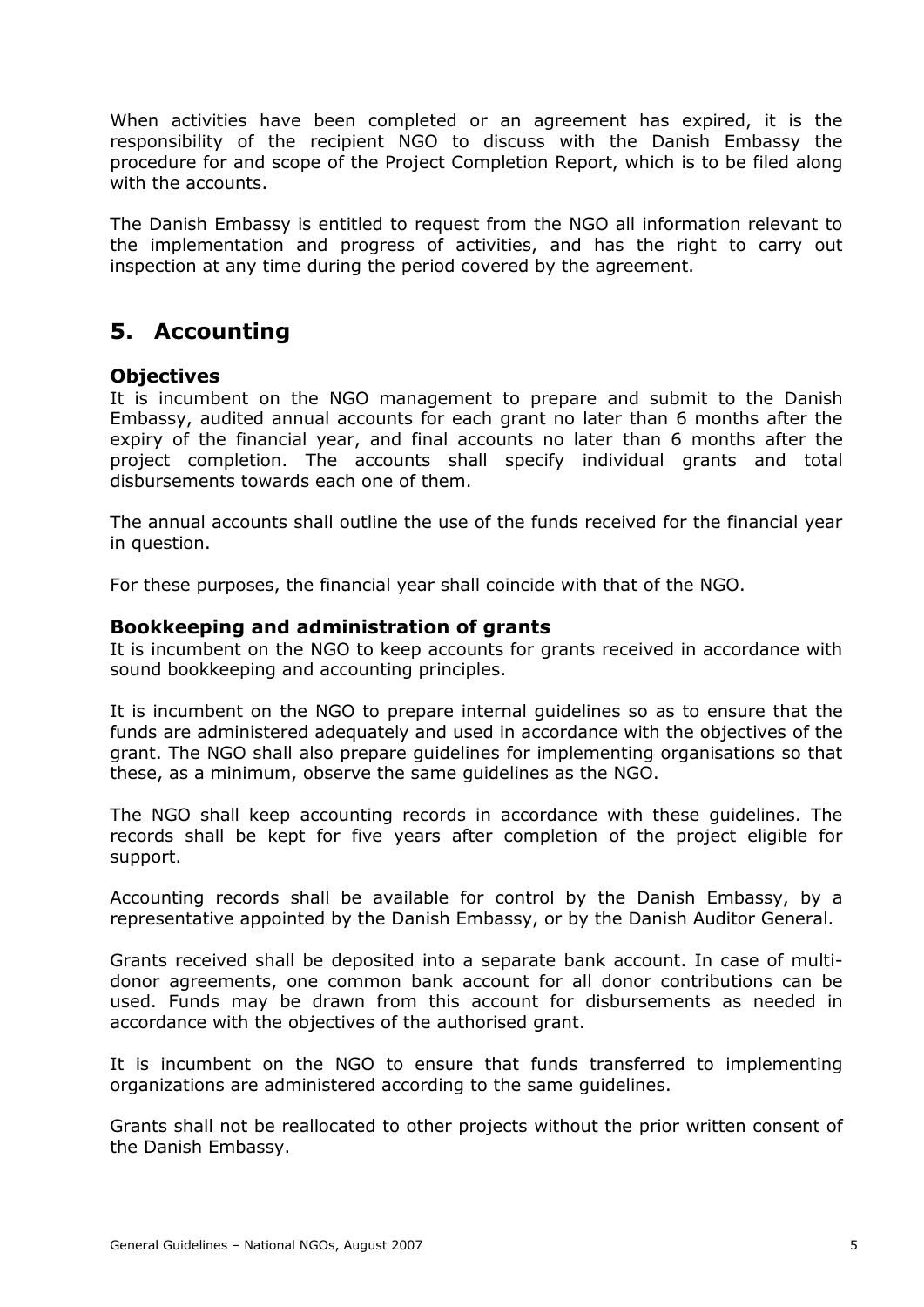Where the Danish Embassy has approved the utilization of funds for investment in fixed assets, the final accounts shall contain a list of such assets, indicating actual and budget prices.

In order to revise a budget, approval must be obtained from the Danish Embassy, and the accounting report shall bear an endorsement to this effect, referring to the relevant exchange of correspondence.

# <span id="page-5-0"></span>**Multi-donor funding**

As regards Danish grants to multi-donor funded projects where the Danish grant contributes to financing the total budget, separate accounts for the utilization of the Danish grant are not required. However, annual /final audited accounts must specify all donor contributions as well as total expenditures funded by the grants.

If the final audited accounts record an unspent balance, the calculated Danish share of the remaining unspent funds must be repaid to the Danish Ministry of Foreign Affairs.

# **Core Funding**

If the Danish Grant is a contribution to cover core funding, the utilization may not be specified in the accounts. In this case, a certification of the use of the Danish fund must be forwarded instead.

# <span id="page-5-1"></span>**Annual accounts**

### **Contents**

The layout of the accounts shall be well structured and in accordance with these General Guidelines. The annual accounts shall also include any information necessary for their comprehension.

They shall outline the NGO's utilization of grants in the accounting year concerned and specify unspent funds and interest income, if any.

The annual accounts shall contain the following:

- Identification
- The management's endorsement
- Audit report
- Statement of income, expenses, assets and liabilities
- List of assets
- Notes

Identification of the accounts shall clearly state the name of the NGO, the name of the project/grant, including the file number, and the accounting period.

The NGO management who, by way of their signatures, vouch for their contents shall endorse the overall annual accounts.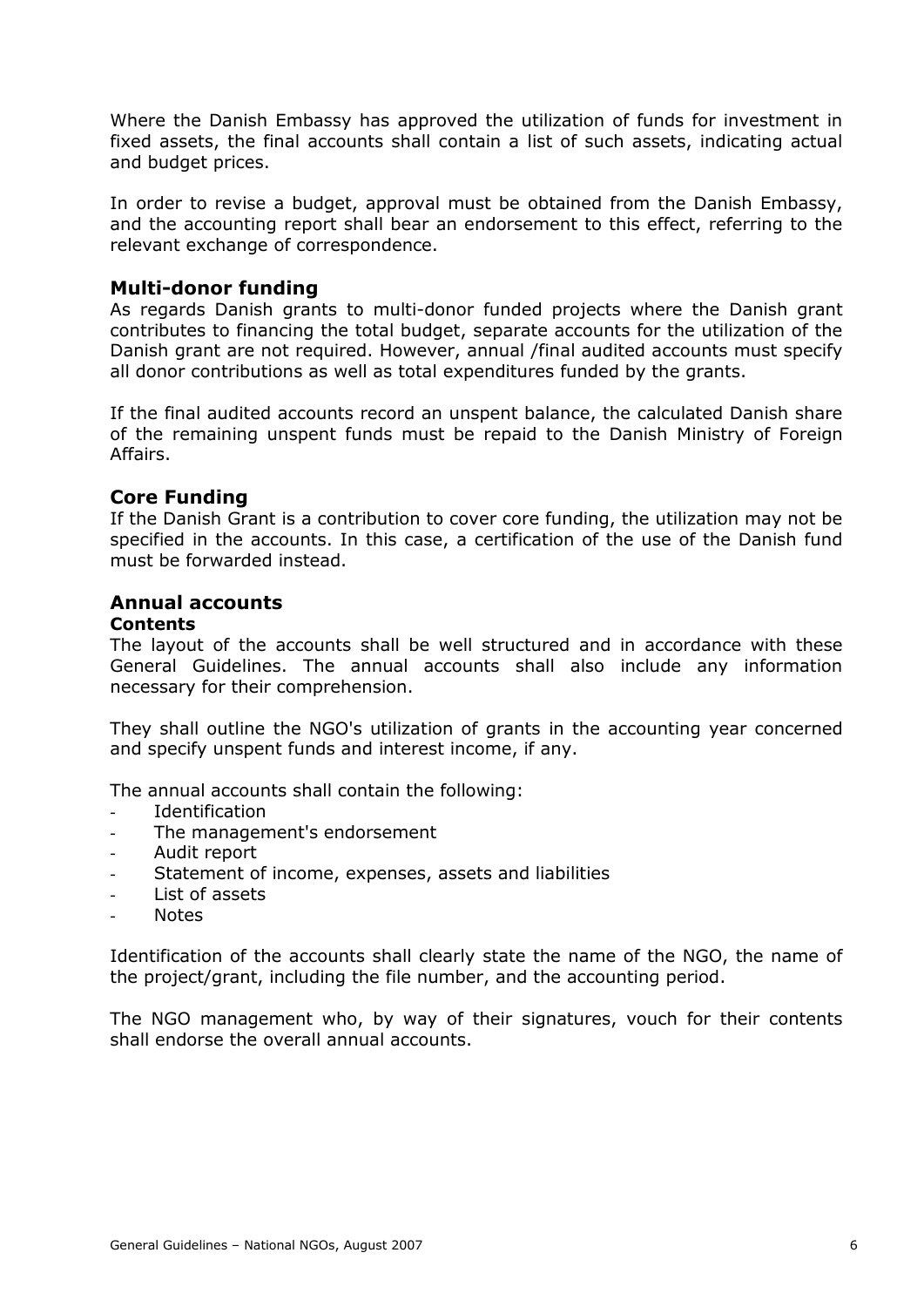#### <span id="page-6-0"></span>**Final accounts Contents**

The layout of the final accounts shall be well structured and in accordance with these General Guidelines. They shall also include any information necessary for their comprehension.

In the final accounts, the NGO shall substantiate that the grant has been used in accordance with the objectives of the authorized grant approved by the Danish Embassy.

The final accounts shall contain the following:

- Identification
- The management's endorsement
- Accounting report
- Audit report
- Accounting principles applied
- Statement of income, expenses, assets and liabilities
- List of assets
- **Notes**
- Appendices, if relevant

Identification of the accounts shall clearly state the name of the NGO, the name of the project/grant, including the file number, and the accounting period.

The NGO's management who by way of their signatures, vouch for their contents shall endorse the overall final accounts.

The accounting report is an independent statement produced from the accounting. Thus, it is not part of the Project Completion Report, which contains an evaluation of the project in the light of the objectives of the grant.

The Project Completion Report shall mention special circumstances of importance to the accounting and inter alia, contain the following:

- Summary of anticipated results as approved by the Danish Embassy
- Based on the indicators stated in the approved budget, statement as to whether the objectives of the grant have been met
- Statement on the quality of the documentation available to substantiate that the funds have been utilized in accordance with the objectives, including information about shortcomings, insufficient or misrepresented documentation, if any
- Specification of any remaining unspent funds. Statement of repayment of interests accrued on bank accounts
- Statement of discrepancies, if any, between actual disbursements and those considered in the grant budget.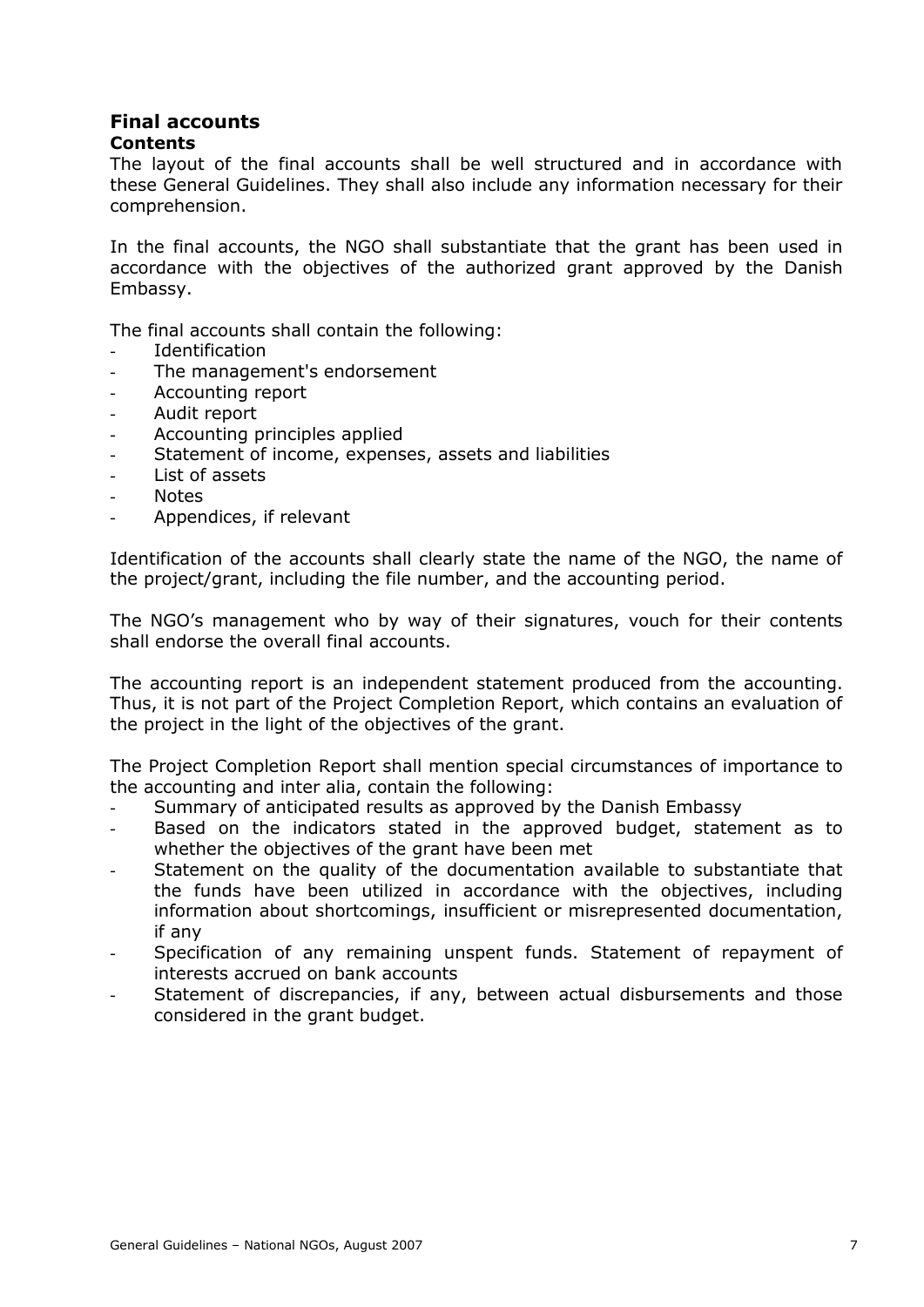# <span id="page-7-0"></span>**6. Audit**

# <span id="page-7-1"></span>**Objectives**

Annual accounts and final accounts for Danish grants rendered by the NGO management must be audited with the objective of attaching an audit report to the accounts.

Compliance audit can be included if requested.

The audit must be carried out by an international recognized chartered accountant, using international audit standards (i.e. INTOSAI/ISA).

The auditor's endorsement shall appear on the accounts, accompanied by the comments in the auditor's records, if any.

The management of the NGO shall assist the auditors as required during the period covered by the agreement. As will be agreed with the NGO, the Danish Embassy shall be allowed to study reports, accounts, inventory lists, and other pertinent material in keeping with the agreement and these General Guidelines.

# <span id="page-7-2"></span>**Scope and performance**

The auditor shall prepare and carry out the audit with a view to ascertaining whether:

- The accounts contain essential misrepresentations or shortcomings
- As in conformity with sound auditing principles, comprising whatever
- Initiatives the auditor may deem necessary
- The NGO's procedures, registration routines, and internal control
- Procedures governing the grant approved by the Danish Embassy comply with these guidelines, including sound bookkeeping practice and accounting principles, and constitutes a reliable basis for the preparation of accounts
- The accounts prepared meet the accounting guidelines.

Where part of or the entire project activity is being implemented by other organisations, the auditor shall ensure that all implementing organisations have submitted their accounts, audited by a chartered accountant.

While carrying out the audit, the auditor of the recipient NGO shall ensure that the auditors of other implementing organisations are competent, not under any disability, and independent.

# <span id="page-7-3"></span>**The audit report**

The audit report shall comprise:

- Identification of the recipient NGO, project/appropriation and accounting period
- Confirmation that the accounts have been audited
- Statement of the nature and scope of the audit
- Assessment of and information about any misrepresentations in the recipient's internal control procedures, bookkeeping and accounting practice
- Conclusion and statement concerning the audit.

Where the auditor has been unable to audit part of or all the accounts, a statement to this effect must be issued, indicating the reason.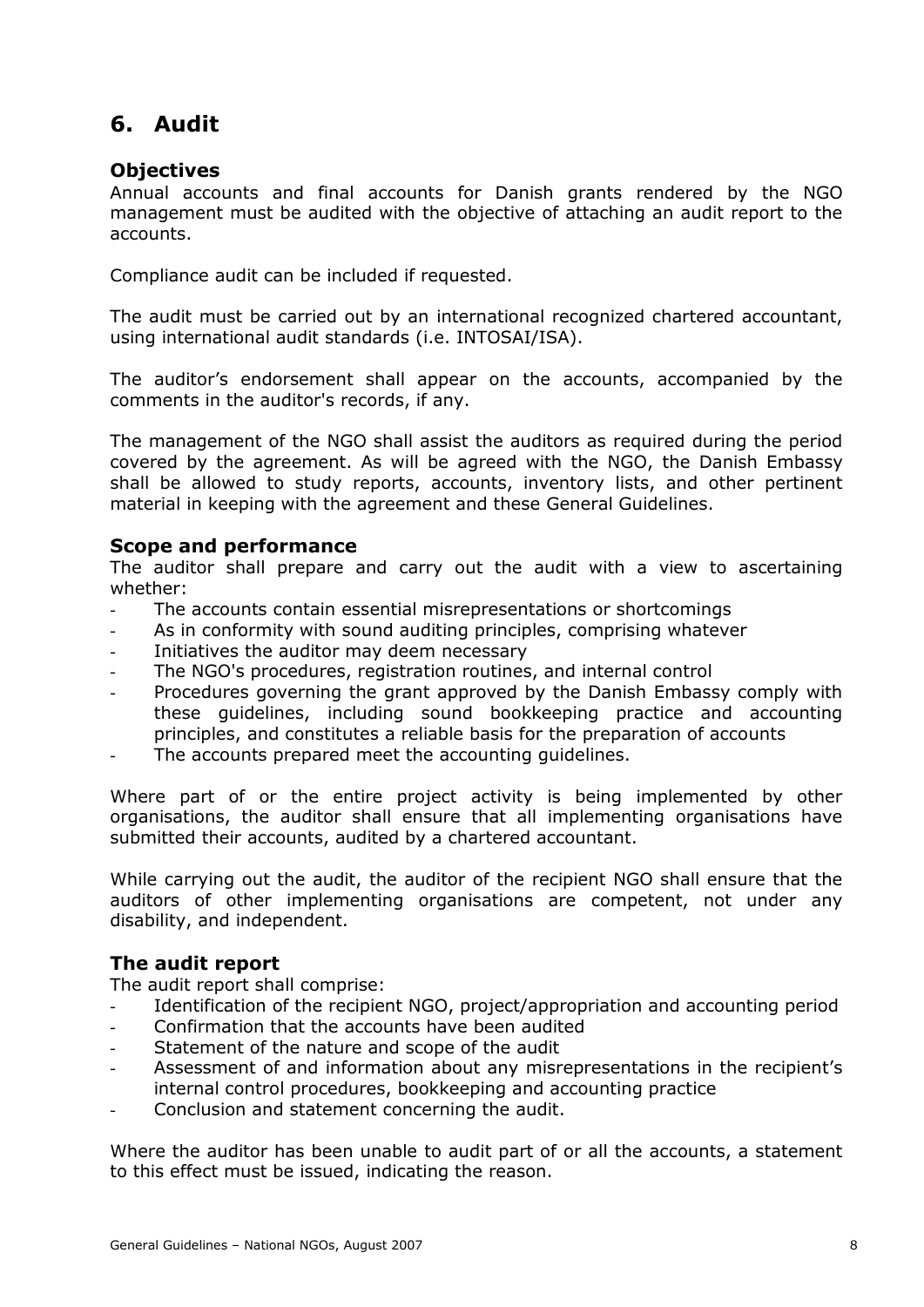# <span id="page-8-0"></span>**Accounting principles applied**

The paragraph about applied accounting principles shall confirm that the accounts have been prepared in accordance with these General Guidelines.

The paragraph shall also give an account of the method applied for the conversion of received funds into foreign currency.

Furthermore, under this paragraph, the NGO shall state how it has dealt with those accounting-related matters pertaining to the project that have not been covered by these General Guidelines.

# <span id="page-8-1"></span>**Income and expense statement**

The Income and Expense statement shall specify the financial transactions pertaining to the project. To facilitate comparison between implementation and planning, the figures of the approved grant budget shall be cited too.

# <span id="page-8-2"></span>**Receipts**

The approved grants shall appear as receipts in the accounts of the project concerned together with contributions from other donors, including the NGO's own contribution.

# <span id="page-8-3"></span>**Expenditure**

Items of expenditure shall be entered individually in the income and expenditure statement, or be specified in the notes thereto. The expenditures entered in the report shall, as a minimum, be as detailed as the approved budget.

Funds earmarked for the NGO's administration costs shall be entered in the report as expenditure.

All expenditure shall:

- Pertain to the project, i.e. be covered by the authorized grant and be relevant to the project
- Relate to the project period as defined in the authorized grant
- Be eligible for support
- Be correctly entered under the individual items in the approved grant budget
- Have been paid out.

# <span id="page-8-4"></span>**Notes**

The location and contents of the notes must be clear, and reference shall be made to relevant items in the accounts. The final accounts shall contain the following notes:

- Specification of receipts. Contributions from the individual donors shall appear from the note individually
- The NGO's own contribution and the calculation thereof shall appear from the note
- Specification of disbursements made to other implementing organisations. Where funds have been paid to several organisations, the note shall specify the payment to each one of them. The note shall mention the transfer date, currency and exchange rate, if relevant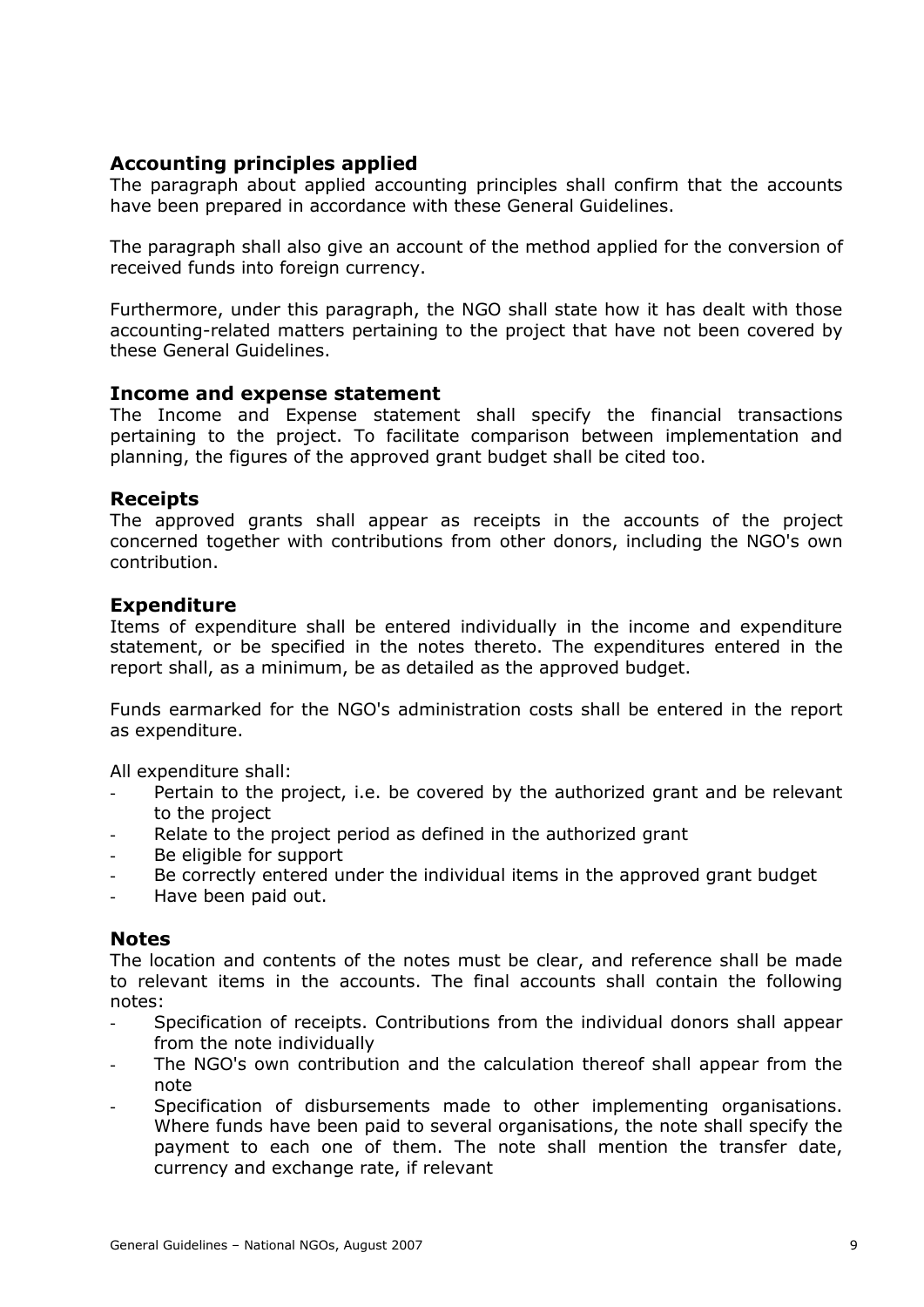- Specification for each implementing agency of the grants awarded, and of their corresponding total disbursements. The specification shall be in local currency, or in other transferred currency if relevant
- Statement and specification of overheads under the authorized grant
- List of assets
- Specification of interest accrued on the grants
- Specification of unspent funds.

Where the NGO has established one overall bank account for funds approved by the Danish Embassy, and additional grants are being deposited into this bank account, interest accrued on the individual grant shall not be specified. Interest repayment shall be settled with the Danish Embassy separately.

Where the Danish Embassy has approved the utilization of funds for investment in fixed assets, the final accounts shall contain a list of such assets, indicating actual and budget prices.

# <span id="page-9-0"></span>**Appendices to final accounts**

The final accounts shall refer to the appendices, which are to be attached. The NGO shall also attach the appendices deemed necessary for the comprehension of the accounts. Where specifications of the implementing organisations' accounts are not directly included in the final accounts, these shall be appended. The relationship between the implementing organisations' accounts and the final accounts for the grant shall be clear.

Unspent funds in respect of the approved grants shall provide the information indicated in the list below, and be included in the accounts.

| Unspent funds at the beginning of the financial year       |
|------------------------------------------------------------|
| Grants received during the financial year                  |
| <b>Bank interests</b>                                      |
| Disbursements under the grant                              |
| Unspent funds at the end of the financial year/project end |
| <b>Specified as:</b>                                       |
| Unspent fund from the grant                                |
| <b>Bank interests</b>                                      |

# <span id="page-9-1"></span>**Conclusion and statement**

The conclusion concerning the accounts is the result of the independent audit of the accounts of the recipient NGO.

The auditor's statement shall comprise information to the effect that:

- The auditor is not under any disability
- During the audit, the auditor has been provided with all requested information
- In the auditor's opinion the bookkeeping is in conformity with sound accounting principles, including a statement to this effect
- The accounts match the recipient's bookkeeping